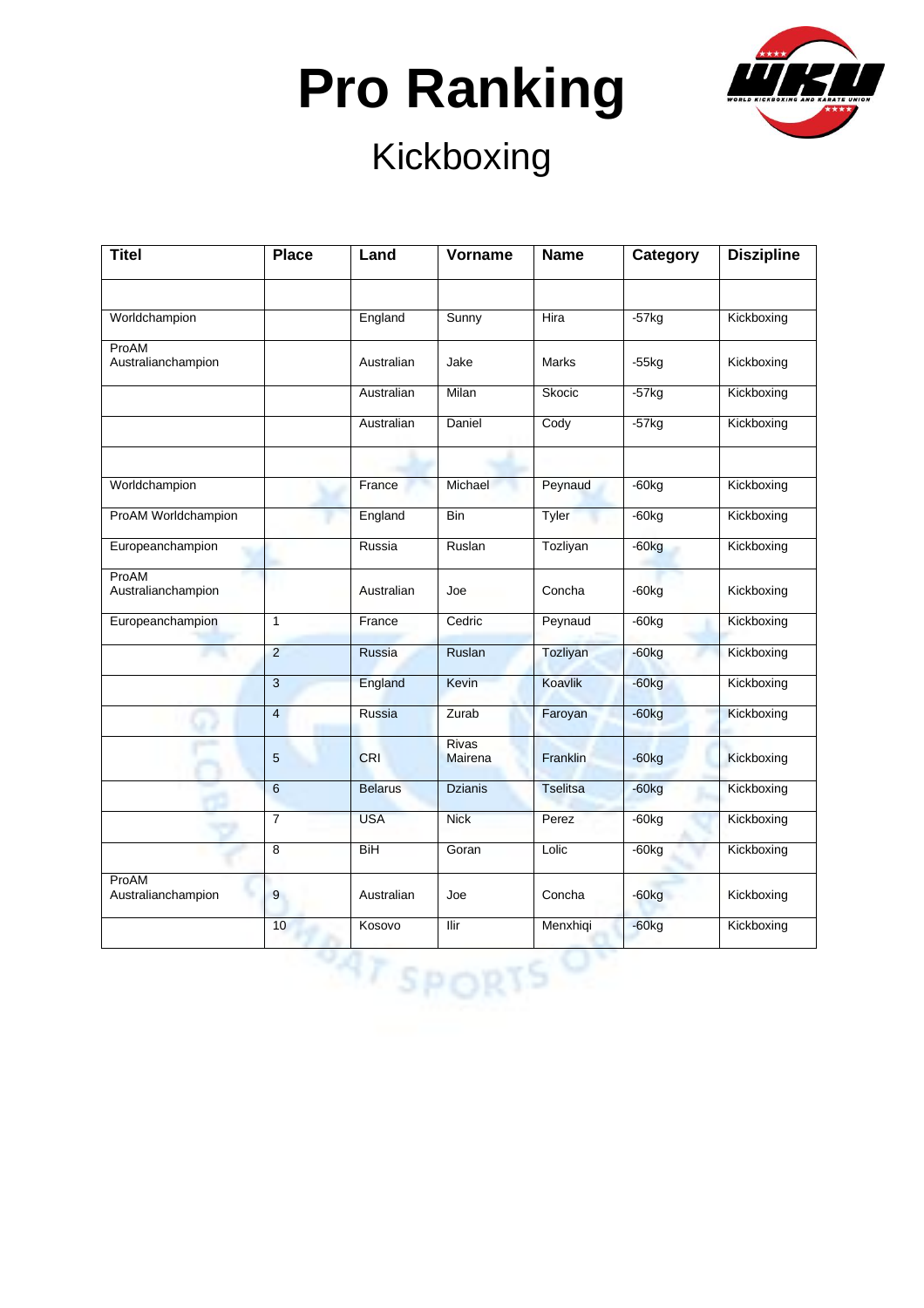

| <b>Titel</b>              | <b>Place</b>   | Land       | <b>Vorname</b> | <b>Name</b> | Category  | <b>Diszipline</b> |
|---------------------------|----------------|------------|----------------|-------------|-----------|-------------------|
|                           |                |            |                |             |           |                   |
| Worldchampion             |                | Germany    | Ali            | El Saleh    | $-63,5kq$ | Kickboxing        |
| ProAM World Champion      |                | Croatia    | Jasmin         | Skoranec    | $-63,5kg$ | Kickboxing        |
| Europeanchampion          |                | Germany    | Oscar          | Plasene     | $-63,5kg$ | Kickboxing        |
| ProAM<br>Europeanchampion |                | Spain      | Ildefonso      | Garcia      | $-63,5kq$ | Kickboxing        |
|                           | $\mathbf{1}$   | Thailand   | Artur          | Magadov     | $-63,5kg$ | Kickboxing        |
|                           | 2              | Austria    | Sascha         | Jovanovic   | $-63,5kg$ | Kickboxing        |
|                           | 3              | Spanien    | Bernardo       | Marban      | $-63,5kg$ | Kickboxing        |
|                           | 4              | Croatia    | Predrag        | Simunec     | $-63,5kg$ | Kickboxing        |
|                           | 5              | <b>USA</b> | Tsigaras       | Niko        | $-63,5kg$ | Kickboxing        |
|                           | 6              | Australian | Malcolm        | Johnson     | $-63,5kg$ | Kickboxing        |
|                           | $\overline{7}$ | England    | Ryan           | Lowney      | $-63,5kg$ | Kickboxing        |
|                           | 8              | Australian | Cheyne         | <b>Rees</b> | $-63,5kg$ | Kickboxing        |
|                           | 9              | <b>USA</b> | Villeda        | Walfren     | $-63,5kg$ | Kickboxing        |
|                           | 10             | Germany    | Mohamad        | Jamal       | $-63,5kg$ | Kickboxing        |

| <b>Titel</b>    | <b>Place</b>   | Land       | <b>Vorname</b> | <b>Name</b>   | <b>Category</b> | <b>Diszipline</b> |
|-----------------|----------------|------------|----------------|---------------|-----------------|-------------------|
| Worldchampion   |                | Kosovo     | Pavel          | Diac          | $-67$ kg        | Kickboxing        |
| Europeanchamion |                | Portugal   | Marco          | Tyson         | $-67kg$         | Kickboxing        |
|                 | $\overline{1}$ | France     | <b>Steve</b>   | Valente       | $-67$ kg        | Kickboxing        |
|                 | $\mathcal{P}$  | France     | Yattabare      | Kichima       | $-67$ kg        | Kickboxing        |
|                 | 3              | Turkey     | Kenan          | Gunaydin      | $-67kg$         | Kickboxing        |
|                 | 4              | Australian | Tim            | Drury         | $-67$ kg        | Kickboxing        |
|                 | 5              | Croatia    | Jurica         | Skoranec      | $-67kg$         | Kickboxing        |
|                 | 6              | <b>USA</b> | Axel           | Mendez        | $-67$ kg        | Kickboxing        |
|                 | 7              | Australian | Rowan          | Sangster      | $-67$ kg        | Kickboxing        |
|                 | 8              | Belarusia  | Andrei         | Khamionak     | $-67$ kg        | Kickboxing        |
|                 | 9              | Russian    | Shamil         | Abdumedzhidov | $-67$ kg        | Kickboxing        |
|                 | 10             | Slovakia   | Marian         | Tomcani       | $-67$ kg        | Kickboxing        |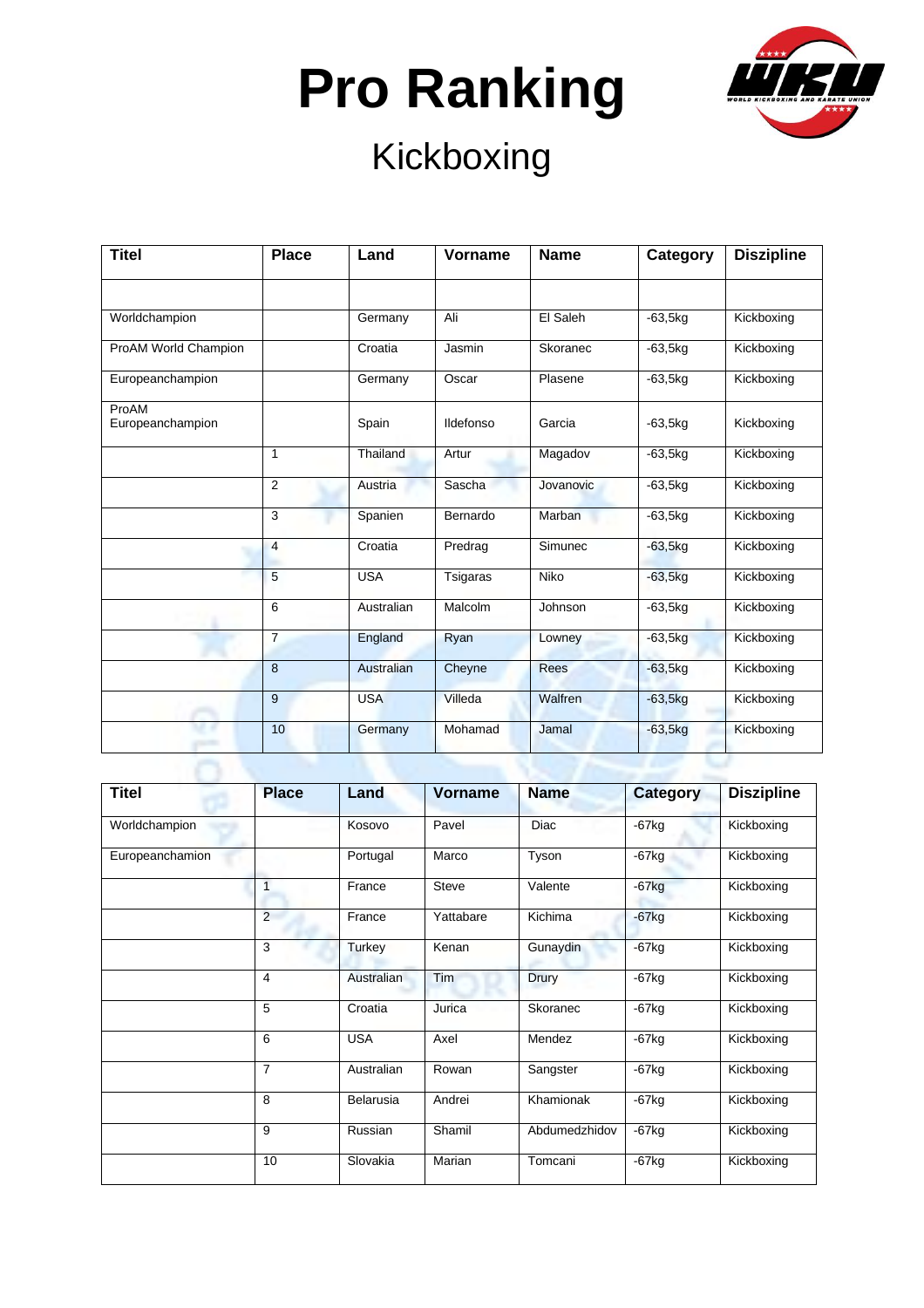

| <b>Place</b>   | Land       | Vorname      | <b>Name</b> | Category            | <b>Diszipline</b>         |
|----------------|------------|--------------|-------------|---------------------|---------------------------|
|                |            |              |             |                     |                           |
|                | Austria    | Besnik       | Limani      | $-70kg$             | Kickboxing                |
|                | Germany    | Artur        | Scherer     | $-70$ kg            | Kickboxing                |
|                | Germany    | Bernd        | Willbold    | $-70$ <sub>kg</sub> | Kickboxing                |
|                | Australian | <b>Tim</b>   | Hateley     | $-70$ <sub>kg</sub> | Kickboxing                |
|                | Australian | Warrick      | Harrington  | $-70$ kg            | Kickboxing                |
| $\mathbf{1}$   | France     | <b>Steve</b> | Valente     | $-70kg$             | Kickboxing                |
| $\overline{2}$ | France     | Luudovic     | Millet      | $-70kg$             | Kickboxing                |
| $\mathbf{3}$   | Germany    | Dima         | Weimer      | $-70kg$             | Kickboxing                |
| $\overline{4}$ | France     | Edouard      | Bernadaou   | $-70kg$             | Kickboxing                |
| 5              | Australian | Tim          | Hateley     | $-70kg$             | Kickboxing                |
| $6\phantom{a}$ | Russia     | Vyacheslav   | Tislenko    | $-70kg$             | Kickboxing                |
| $\overline{7}$ | Australian | Damien       | Thornton    | $-70kg$             | Kickboxing                |
| 8              | Australian | Warrick      | Harrington  | $-70kg$             | Kickboxing                |
| 9              | <b>USA</b> | Axel         | Mendez      | $-70kg$             | Kickboxing                |
| 10             | Australian | Warrick      | Harrington  | $-70kg$             | Kickboxing                |
| 11             | Australian | Jason        | Edwards     | $-70kg$             | Kickboxing                |
|                |            |              |             |                     |                           |
|                |            |              |             |                     |                           |
|                |            |              |             |                     |                           |
|                |            |              |             |                     |                           |
|                |            |              |             |                     |                           |
|                |            |              |             |                     |                           |
|                |            |              |             |                     | <b>COMBAT SPORTS ORGP</b> |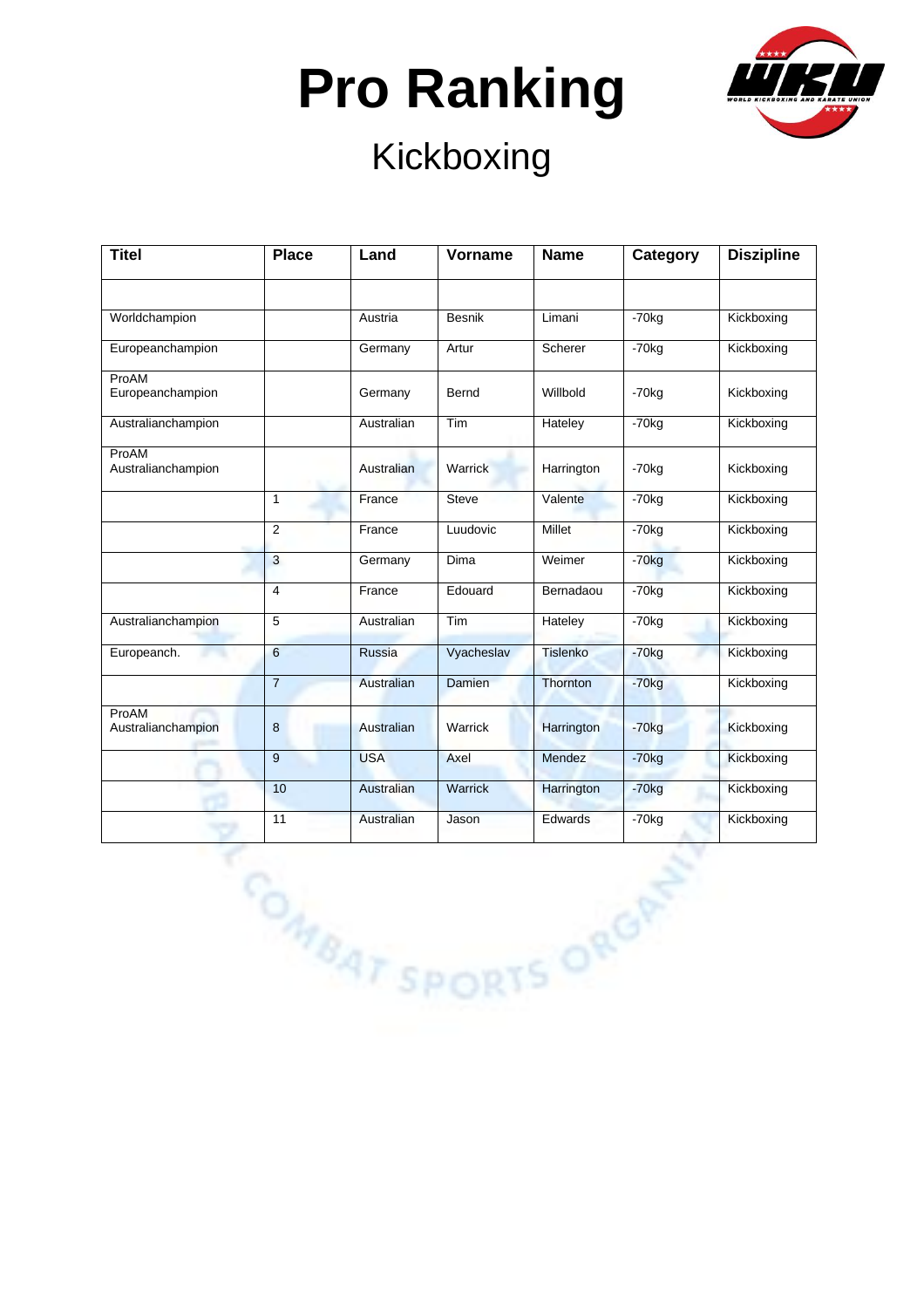

### Kickboxing

| <b>Titel</b>                | <b>Place</b>    | Land       | Vorname     | <b>Name</b>    | Category  | <b>Diszipline</b> |
|-----------------------------|-----------------|------------|-------------|----------------|-----------|-------------------|
|                             |                 |            |             |                |           |                   |
| Super Worldchampion         |                 | Montenegro | Damir       | Mukovic        | $-72,5kg$ | Kickboxing        |
| Europeanchampion            |                 | Slovakia   | Michal      | Peczar         | $-72,5kg$ | Kickboxing        |
| ProAM<br>Australianchampion |                 | Australian | Tomas       | Vysokai        | $-72,5kg$ | Kickboxing        |
|                             | $\mathbf{1}$    | Germany    | Willy       | The Lion       | $-72,5kg$ | Kickboxing        |
|                             | 2               | Montenegro | Damir       | <b>Mukovic</b> | $-72,5kg$ | Kickboxing        |
|                             | 3               | Croatia    | Mario       | Agatic         | $-72,5kg$ | Kickboxing        |
|                             | $\overline{4}$  | France     | Steve       | Valente        | $-72,5kg$ | Kickboxing        |
| Europeanchampion            | 5               | Germany    | Lorand      | Sachs          | $-72,5kg$ | Kickboxing        |
|                             | 6               | France     | Ludovic     | Millet         | $-72,5kg$ | Kickboxing        |
|                             | $\overline{7}$  | Germany    | <b>Dima</b> | Weimer         | $-72,5kg$ | Kickboxing        |
|                             | $\overline{8}$  | Slovakia   | Pavol       | Garaj          | $-72,5kg$ | Kickboxing        |
|                             | 9               | Spain      | Francisco   | Tejedo         | $-72,5kg$ | Kickboxing        |
| ProAM<br>Australianchampion | 10              | Australian | Tomas       | Vysokai        | $-72,5kg$ | Kickboxing        |
|                             | <b>BARATSPI</b> |            |             |                |           |                   |
|                             |                 |            |             | DRTS ORGAN     |           |                   |
|                             |                 |            |             |                |           |                   |
|                             |                 |            |             |                |           |                   |
|                             |                 |            |             |                |           |                   |
|                             |                 |            |             |                |           |                   |
|                             |                 |            |             |                |           |                   |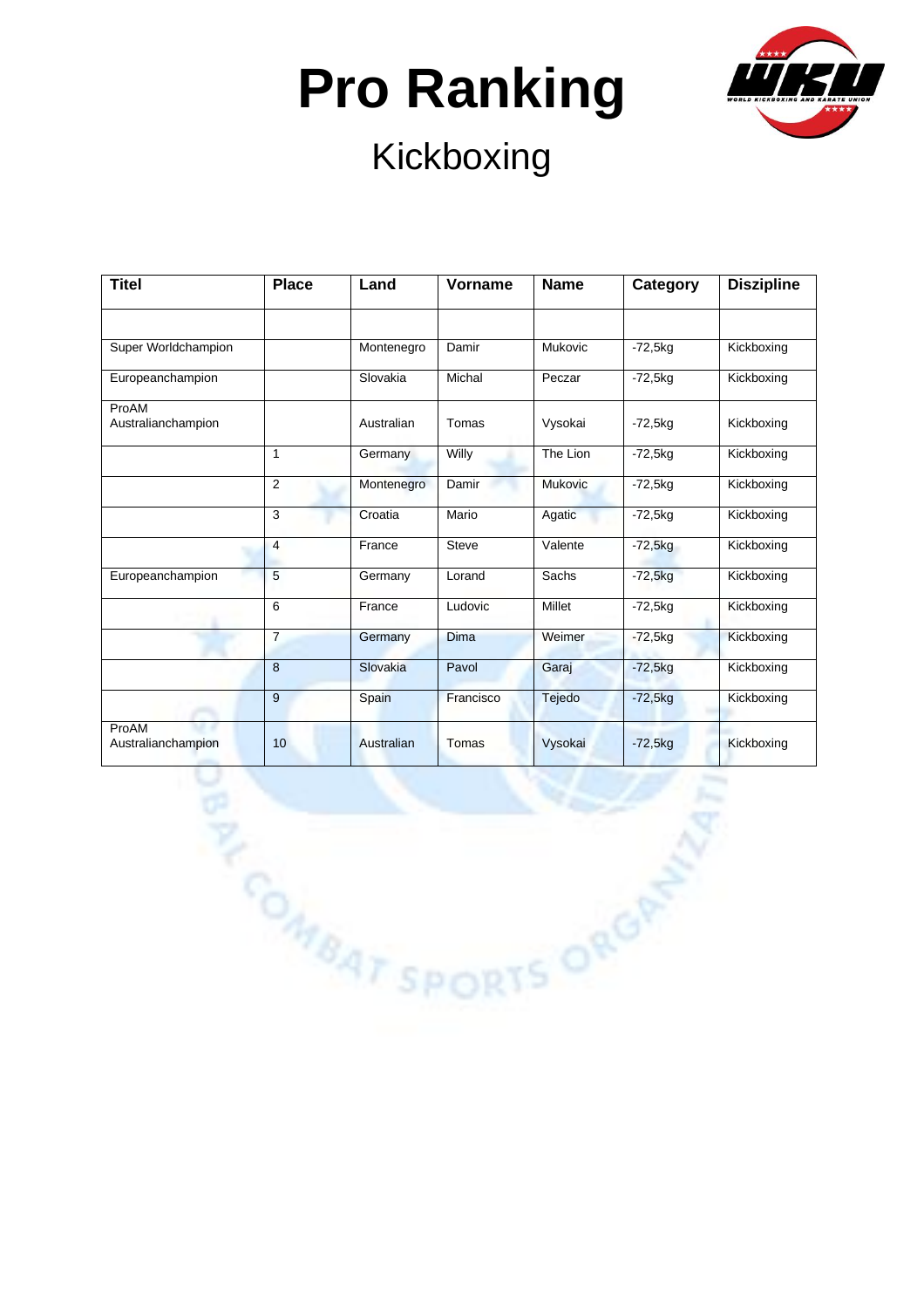

#### Kickboxing

| <b>Titel</b>               | <b>Place</b>     | Land       | Vorname              | <b>Name</b>     | Category | <b>Diszipline</b> |
|----------------------------|------------------|------------|----------------------|-----------------|----------|-------------------|
|                            |                  |            |                      |                 |          |                   |
| Worldchampion              |                  | Germany    | John                 | Kallenbach      | $-76kg$  | Kickboxing        |
| <b>Worldchampion ProAM</b> |                  | France     | Lucien               | lannone         | $-76$ kg | Kickboxing        |
| Europeanchampion           |                  | Serbia     | Sokol                | Arsic           | $-76$ kg | Kickboxing        |
| Australianchampion         |                  | Australian | Sean                 | Dunleavy        | $-76kg$  | Kickboxing        |
| ProAMAustralianchampion    |                  | Australian | Eric                 | Diamondstine    | $-76kg$  | Kickboxing        |
|                            | $\mathbf{1}$     | Russia     | Ibragim              | Tamazaev        | $-76kg$  | Kickboxing        |
|                            | $\overline{2}$   | France     | Yohan                | Lidon           | $-76kg$  | Kickboxing        |
|                            | 3                | Croatia    | Goran                | <b>Borovic</b>  | $-76kg$  | Kickboxing        |
|                            | $\overline{4}$   | France     | Bilal                | Chareuf         | $-76kg$  | Kickboxing        |
| Australianchampion         | 5                | Australian | Sean                 | Dunleavy        | $-76kg$  | Kickboxing        |
|                            | 6                | Austria    | Harald               | Strizl          | $-76kg$  | Kickboxing        |
|                            | $\overline{7}$   | Russia     | Khasan               | Khaliev         | $-76kg$  | Kickboxing        |
|                            | $\bf 8$          | Australian | Sean                 | <b>Dunleavy</b> | $-76kg$  | Kickboxing        |
|                            | $\boldsymbol{9}$ | Serbia     | Stevan               | Aivkovic        | $-76kg$  | Kickboxing        |
|                            | 10               | Australian | Luke                 | Maddison        | $-76kg$  | Kickboxing        |
|                            |                  |            |                      |                 |          |                   |
|                            |                  |            |                      |                 |          |                   |
|                            |                  |            |                      |                 |          |                   |
|                            |                  |            |                      |                 |          |                   |
|                            |                  |            |                      |                 |          |                   |
|                            |                  |            |                      |                 |          |                   |
|                            |                  |            | <b>BAT SPORTS OF</b> |                 |          |                   |
|                            |                  |            |                      |                 |          |                   |
|                            |                  |            |                      |                 |          |                   |
|                            |                  |            |                      |                 |          |                   |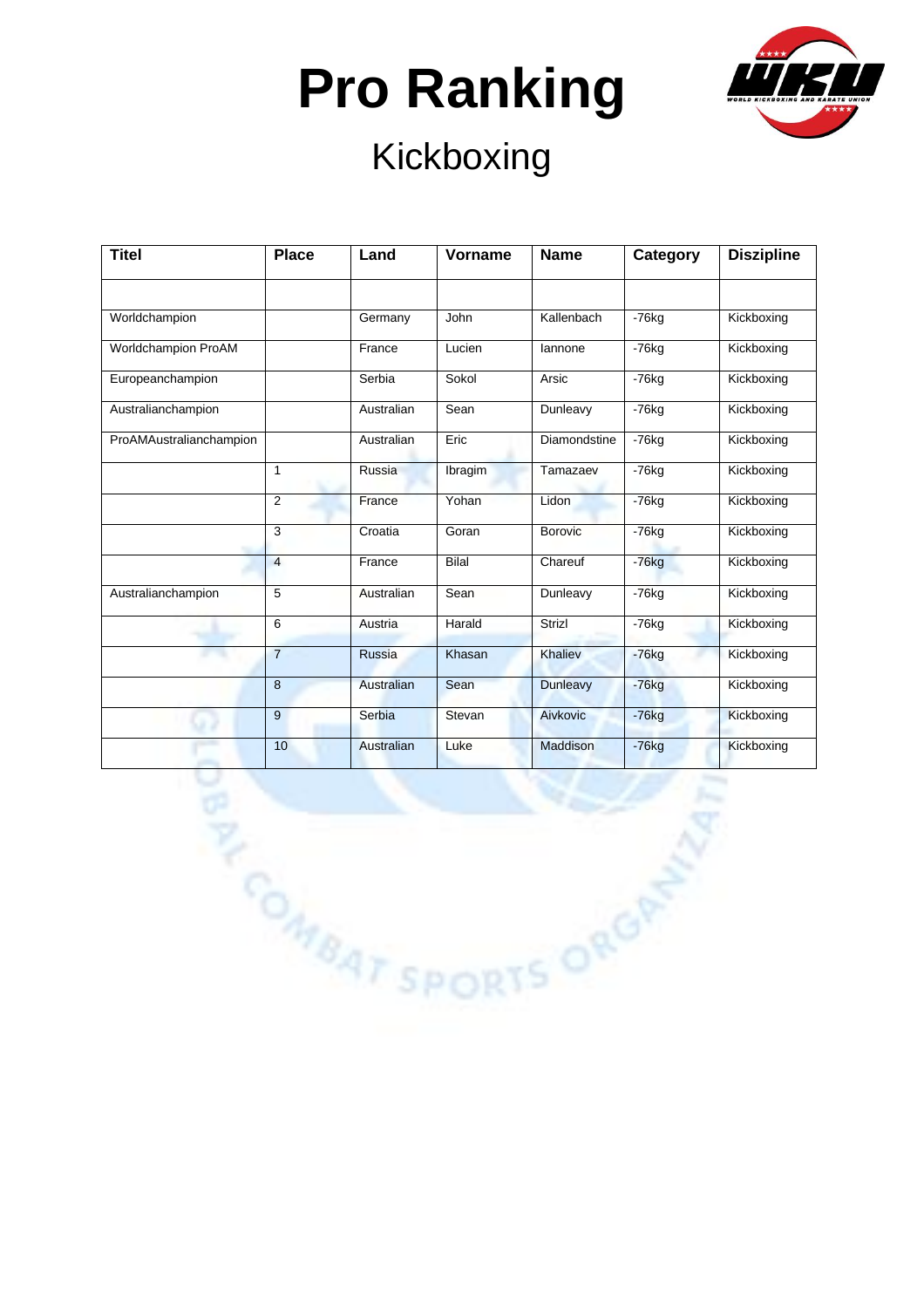

| <b>Titel</b>       | <b>Place</b>   | Land            | Vorname     | <b>Name</b>    | Category        | <b>Diszipline</b> |
|--------------------|----------------|-----------------|-------------|----------------|-----------------|-------------------|
|                    |                |                 |             |                |                 |                   |
| Worldchampion      |                | Germany         | Dalibor     | Music          | $-79kg$         | Kickboxing        |
| Europeanchampion   |                | <b>Suiss</b>    | Jihed       | Hamami         | $-79kg$         | Kickboxing        |
|                    | $\mathbf{1}$   | Germany         | Sasha       | Friedrich      | $-79kg$         | Kickboxing        |
|                    | $\overline{2}$ | <b>BIH</b>      | Almedin     | Hasanagic      | $-79kg$         | Kickboxing        |
|                    | $\mathsf 3$    | <b>Suiss</b>    | Jihed       | Hamami         | $-79kg$         | Kickboxing        |
|                    | 4              | Croatia         | Manuel      | Smoljan        | $-79kg$         | Kickboxing        |
|                    | 5              | Romania         | Mihai       | Barbu          | $-79kg$         | Kickboxing        |
|                    | 6              | England         | Thomas      | Nigel          | $-79kg$         | Kickboxing        |
|                    | $\overline{7}$ | Greece          | Panagiotis  | Karanikolis    | $-79kg$         | Kickboxing        |
|                    | 8              | Greece          | John        | Sofokleous     | $-79kg$         | Kickboxing        |
|                    | 9              | Turkey          | Serdar      | Karaca         | $-79kg$         | Kickboxing        |
|                    | 10             | $\overline{BH}$ | Igor        | Emkic          | $-79kg$         | Kickboxing        |
|                    |                |                 |             |                |                 |                   |
|                    |                |                 |             |                |                 |                   |
| <b>Titel</b>       | <b>Place</b>   | Land            | Vorname     | <b>Name</b>    | <b>Category</b> | <b>Diszipline</b> |
| Worlchampion       |                | Suisse          | Jihed       | Hamami         | $-83kg$         | Kickboxing        |
| Super Worlchampion |                | Montenegro      | Damir       | <b>Mukovic</b> | $-83kg$         | Kickboxing        |
| Europeanchampion   |                | Poland          | Pawel       | Gierzynski     | $-83kg$         | Kickboxing        |
|                    | 1              | Russia          | Dmytro      | Kirpan         | $-83kg$         | Kickboxing        |
|                    | $\overline{2}$ | Czech           | Filip       | Sykora         | $-83kg$         | Kickboxing        |
|                    | $\mathbf{3}$   | BiH             | Nermin      | Omercevic      | $-83kg$         | Kickboxing        |
|                    | 4              | Croatia         | Manuel      | Smoljan        | $-83kg$         | Kickboxing        |
|                    | 5              | Slovakia        | Peter       | Fiala          | $-83kg$         | Kickboxing        |
| Europeanch.        | $\,6$          | Greece          | Eleftherios | Chachamidis    | $-83kg$         | Kickboxing        |
|                    | $\overline{7}$ | BiH             | Almin       | Alic           | $-83kg$         | Kickboxing        |
|                    | 8              | Australian      | Clint       | Little         | $-83kg$         | Kickboxing        |
|                    | 9              | Australian      | Rasol       | Mohseni        | $-83kg$         | Kickboxing        |
|                    |                |                 |             |                |                 |                   |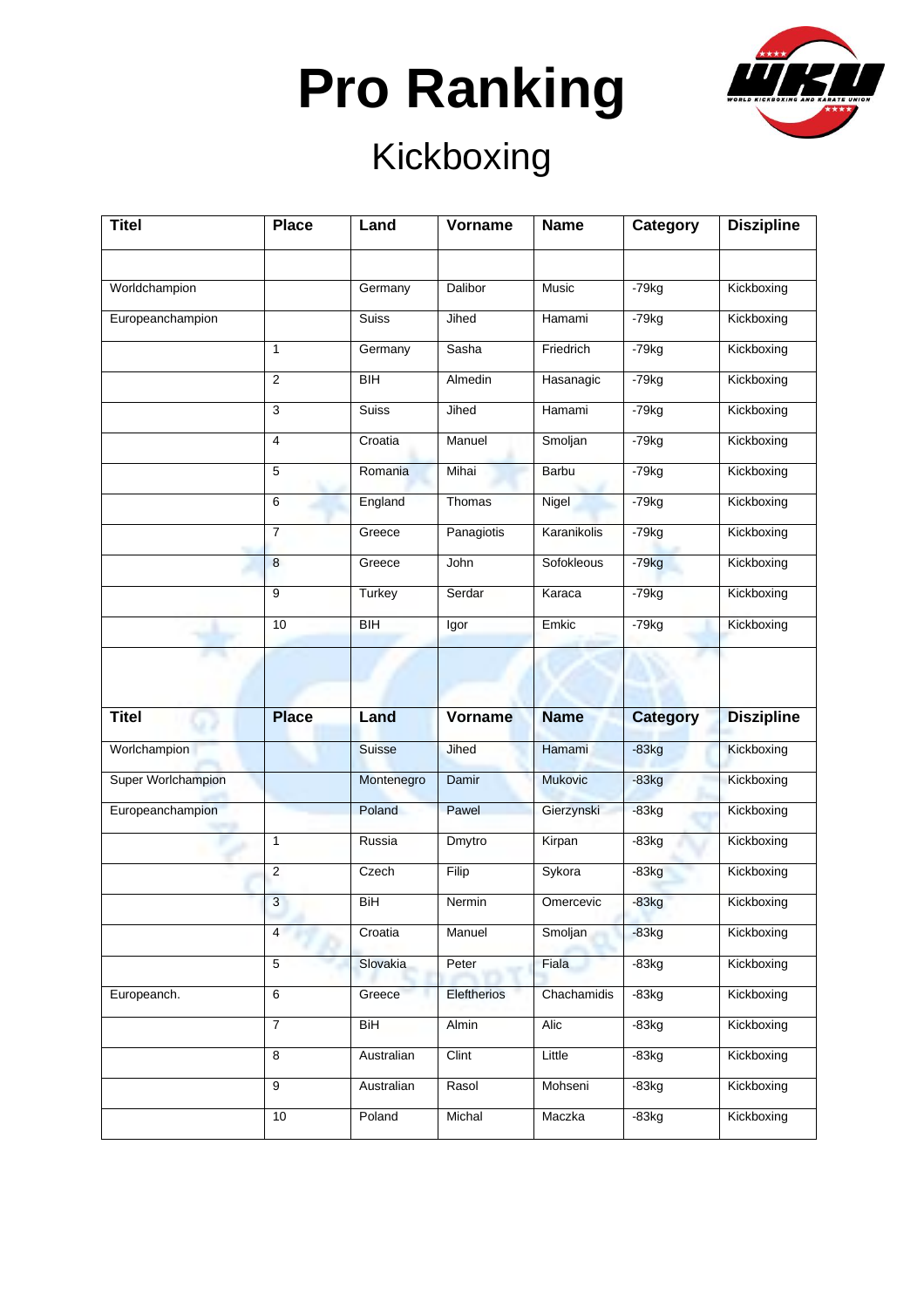

#### Kickboxing

| <b>Titel</b>            | <b>Place</b>   | Land          | Vorname | <b>Name</b>    | Category | <b>Diszipline</b> |
|-------------------------|----------------|---------------|---------|----------------|----------|-------------------|
|                         |                |               |         |                |          |                   |
| Worldchampion           |                | Suisse        | YII     | Maliqi         | $-86$ kg | Kickboxing        |
| Europeanchampion        |                | Germany       | Jerome  | Heinz          | $-86$ kg | Kickboxing        |
| Australian Champion     |                | Australian    | Jason   | <b>Tramsek</b> | $-86kq$  | Kickboxing        |
| ProAMAustralianchampion |                | Australian    | Gareth  | Rees           | $-86$ kg | Kickboxing        |
|                         | 1              | Germany       | Sergej  | <b>Braun</b>   | $-86$ kg | Kickboxing        |
| Europeanchampion        | 2              | Slovakia      | Erik    | Kosztanko      | $-86$ kg | Kickboxing        |
| Australian Champion     | 3              | Australian    | Jason   | <b>Tramsek</b> | $-86$ kg | Kickboxing        |
|                         | 4              | France        | Hichem  | Medoukali      | $-86$ kg | Kickboxing        |
|                         | 5              | Australian    | Jason   | Tramsek        | $-86$ kg | Kickboxing        |
| ProAMAustralianchampion | 6              | Australian    | Gareth  | Rees           | $-86kg$  | Kickboxing        |
|                         | $\overline{7}$ | Australian    | Derek   | Lowe           | $-86$ kg | Kickboxing        |
|                         | 8              | France        | Hichem  | Medoukali      | $-86$ kg | Kickboxing        |
|                         | 9              | Ukrain        | Yurii   | Zubchuk        | $-86kg$  | Kickboxing        |
|                         | 10             | <b>Turkey</b> | Serhat  | Sener          | $-86kg$  | Kickboxing        |

**PARAT SPORTS ORGA**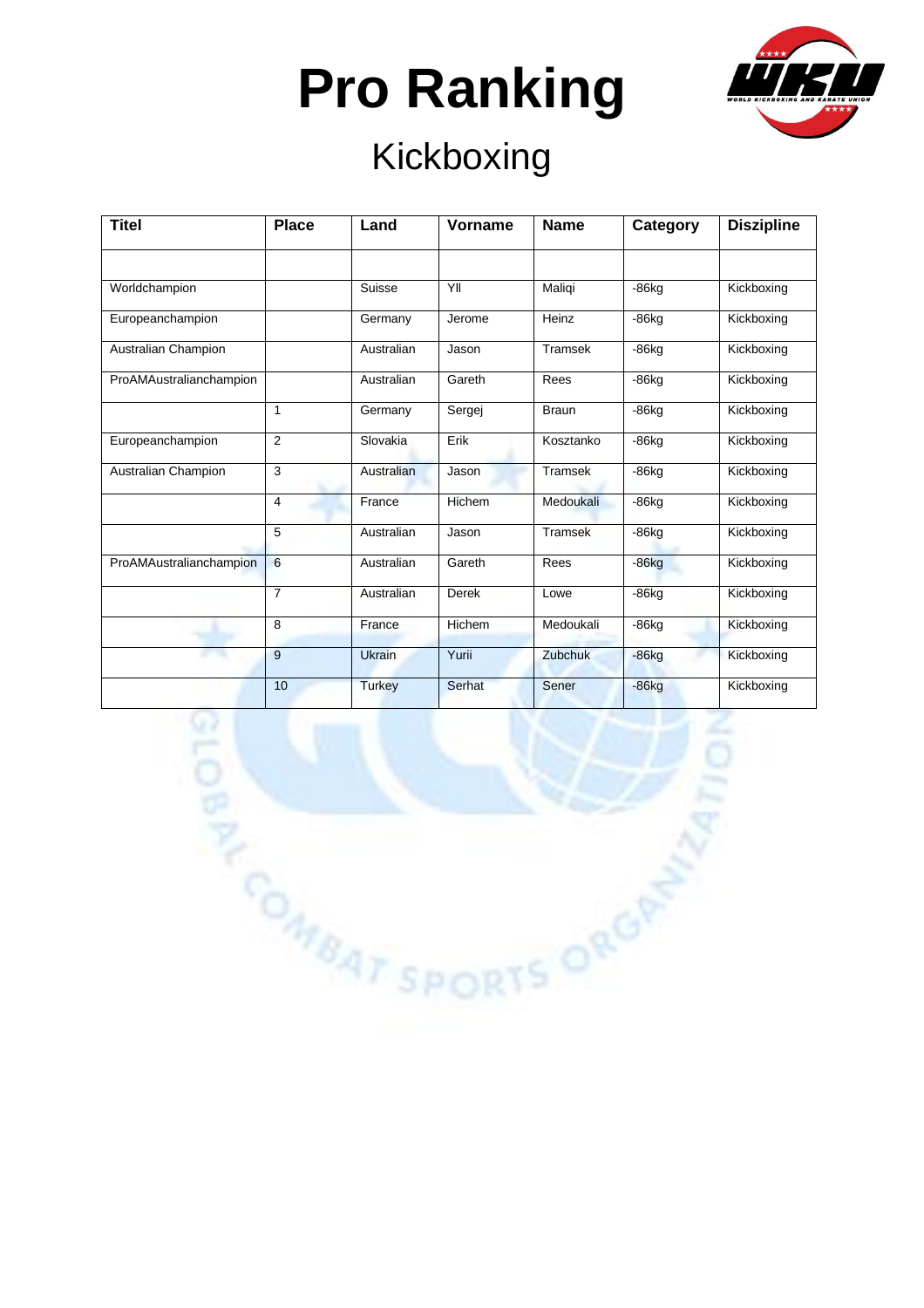

#### Kickboxing

| <b>Titel</b>     | <b>Place</b>   | Land                      | Vorname             | <b>Name</b>      | Category            | <b>Diszipline</b> |
|------------------|----------------|---------------------------|---------------------|------------------|---------------------|-------------------|
|                  |                |                           |                     |                  |                     |                   |
| Worldchampion    |                | Germany                   | Jerome              | Heinz            | $-90kg$             | Kickboxing        |
| Europeanchampion |                | Bosnia and<br>Herzegovina | Denis               | Marjanovic       | $-90kg$             | Kickboxing        |
|                  | 1              | Belgium                   | Filip               | Verlinden        | $-90kg$             | Kickboxing        |
|                  | $\overline{2}$ | Bosnia and<br>Herzegovina | Denis               | Marjanovic       | $-90kq$             | Kickboxing        |
|                  | 3              | Turkey                    | Taylan              | Yessil           | $-90kq$             | Kickboxing        |
|                  | 4              | Serbia                    | Nenad               | Pagonis          | $-90kq$             | Kickboxing        |
|                  | 5              | Germany                   | Daniel              | Dörrer           | $-90kq$             | Kickboxing        |
|                  | 6              | Spain                     | Virgilio<br>Sanchez | Satiago          | $-90kg$             | Kickboxing        |
|                  | $\overline{7}$ | Australian                | Ray                 | Gooley           | $-90kg$             | Kickboxing        |
|                  | 8              | Marocco                   | Mourad              | Zakari           | $-90$ <sub>kg</sub> | Kickboxing        |
|                  | 9              | Russia                    | Alexei              | Papon            | $-90k$              | Kickboxing        |
|                  | 10             | <b>Ukrain</b>             | Edgar               | <b>Sarkisian</b> | $-90kg$             | Kickboxing        |

DRTS ORGAN

**PORTSPO**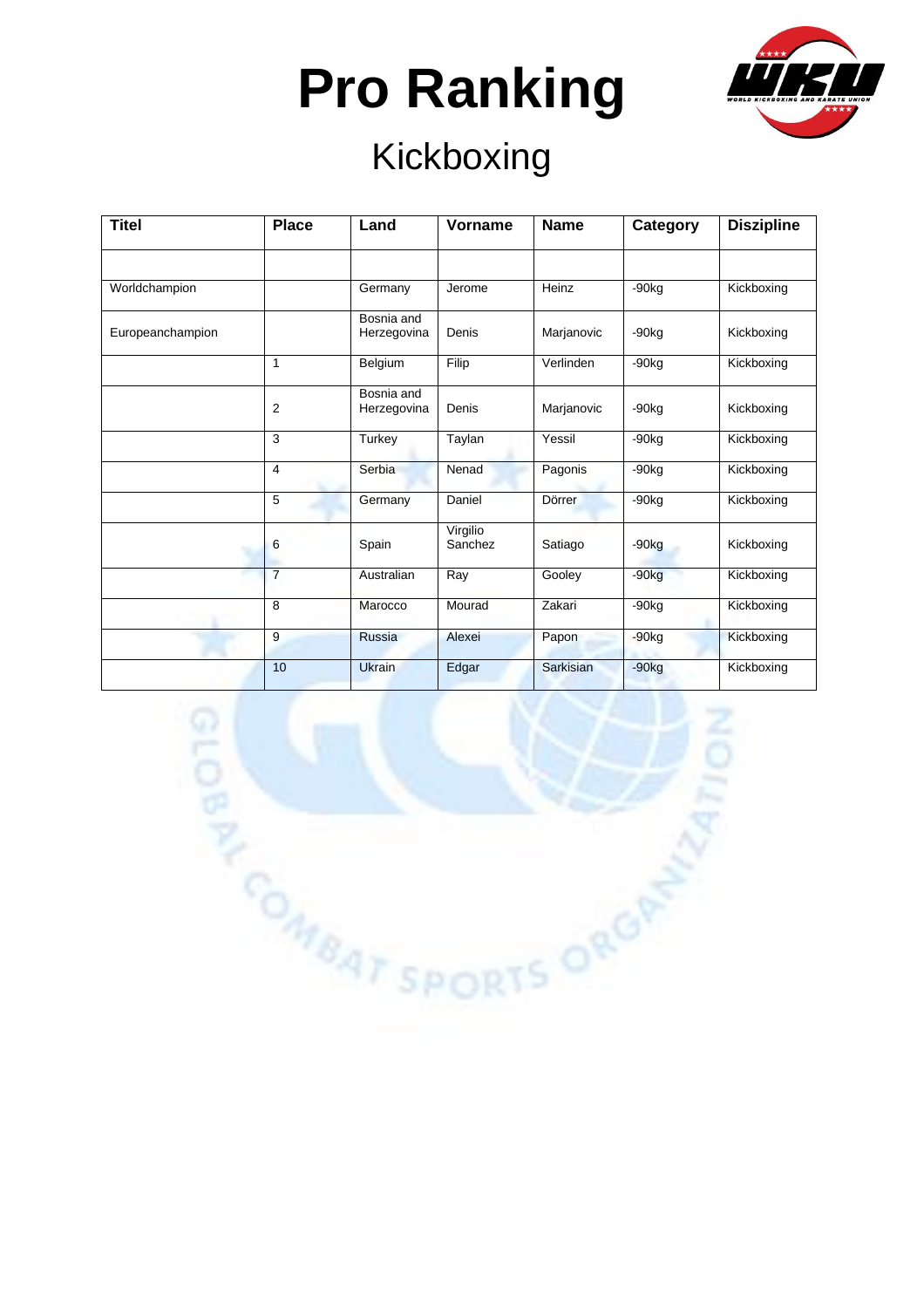

### Kickboxing

| <b>Titel</b>  | <b>Place</b>   | Land       | Vorname      | <b>Name</b> | Category | <b>Diszipline</b> |
|---------------|----------------|------------|--------------|-------------|----------|-------------------|
|               |                |            |              |             |          |                   |
| Worldchampion |                | Germany    | Danyo        | Ilunga      | $-95$ kg | Kickboxing        |
|               |                |            |              |             |          |                   |
|               | 1              | Netherland | <b>Brian</b> | Douwes      | $-95kg$  | Kickboxing        |
|               | $\overline{2}$ | Netherland | Fred         | Sikking     | $-95kg$  | Kickboxing        |
|               | 3              | Russian    | Aleksey      | Rybkin      | $-95$ kg | Kickboxing        |
|               | 4              | Serbia     | Nenad        | Pagonis     | $-95kg$  | Kickboxing        |
|               | 5              | Australian | Khalil       | Kobeissi    | $-95$ kg | Kickboxing        |
|               | 6              | Croatia    | Tomi         | Colic       | $-95$ kg | Kickboxing        |
|               | $\overline{7}$ | Germany    | Roland       | Dabinovic   | $-95$ kg | Kickboxing        |
|               | 8              | Australian | Henry        | Peters      | $-95kg$  | Kickboxing        |
|               | 9              | Russia     | Alexei       | Papon       | $-95kg$  | Kickboxing        |
|               | 10             | Ukrain     | Edgar        | Sarkisian   | $-95kg$  | Kickboxing        |

**PARAT SPORTS ORGAN**